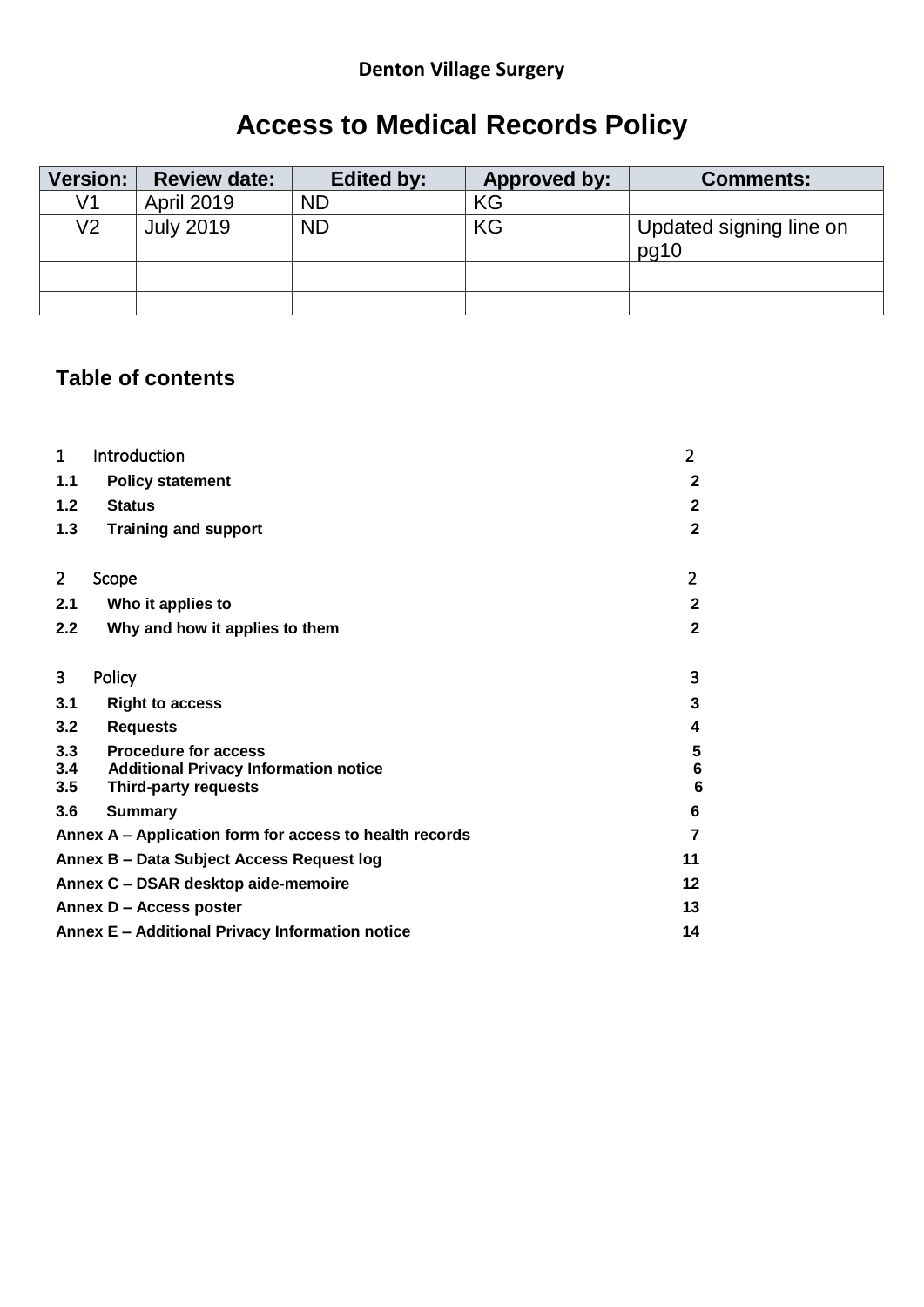# <span id="page-1-0"></span>**1 Introduction**

#### <span id="page-1-1"></span>**1.1 Policy statement**

The purpose of this document is to ensure that appropriate procedures are in place at Denton Village Surgery, to enable individuals to apply for access to information held about them, and for authorised individuals, information held about other people. This policy is written in conjunction with the following government legislation:

- 1. The Access to Health Records Act 1990
- 2. The Access to Medical Reports Act 1988
- 3. The General Data Protection Regulation
- 4. The Data Protection Act 2018
- 5. The Freedom of Information Act 2000
- 6. The Data Protection (Subject Access Modification) (Health) Order 2000

#### <span id="page-1-2"></span>**1.2 Status**

This document and any procedures contained within it are contractual and therefore form part of your contract of employment. Employees will be consulted on any modifications or change to the document's status.

#### <span id="page-1-3"></span>**1.3 Training and support**

The practice will provide guidance and support to help those to whom it applies understand their rights and responsibilities under this policy. Additional support will be provided to managers and supervisors to enable them to deal more effectively with matters arising from this policy.

## <span id="page-1-4"></span>**2 Scope**

#### <span id="page-1-5"></span>**2.1 Who it applies to**

This document applies to all employees of the practice and other individuals performing functions in relation to the practice, such as agency workers, locums and contractors.

#### <span id="page-1-6"></span>**2.2 Why and how it applies to them**

In accordance with the [General Data Protection Regulation](https://gdpr-info.eu/) individuals have the right to access their data and any supplementary information held by Denton Village Surgery; this is commonly known as a data subject access request (DSAR). Data subjects have a right to receive:

- Confirmation that their data is being processed
- Access to their personal data
- Access to any other supplementary information held about them

This policy will outline the procedure to access health records at Denton Village Surgery as follows:

- For an individual, for information about themselves
- For access to the health records of a deceased individual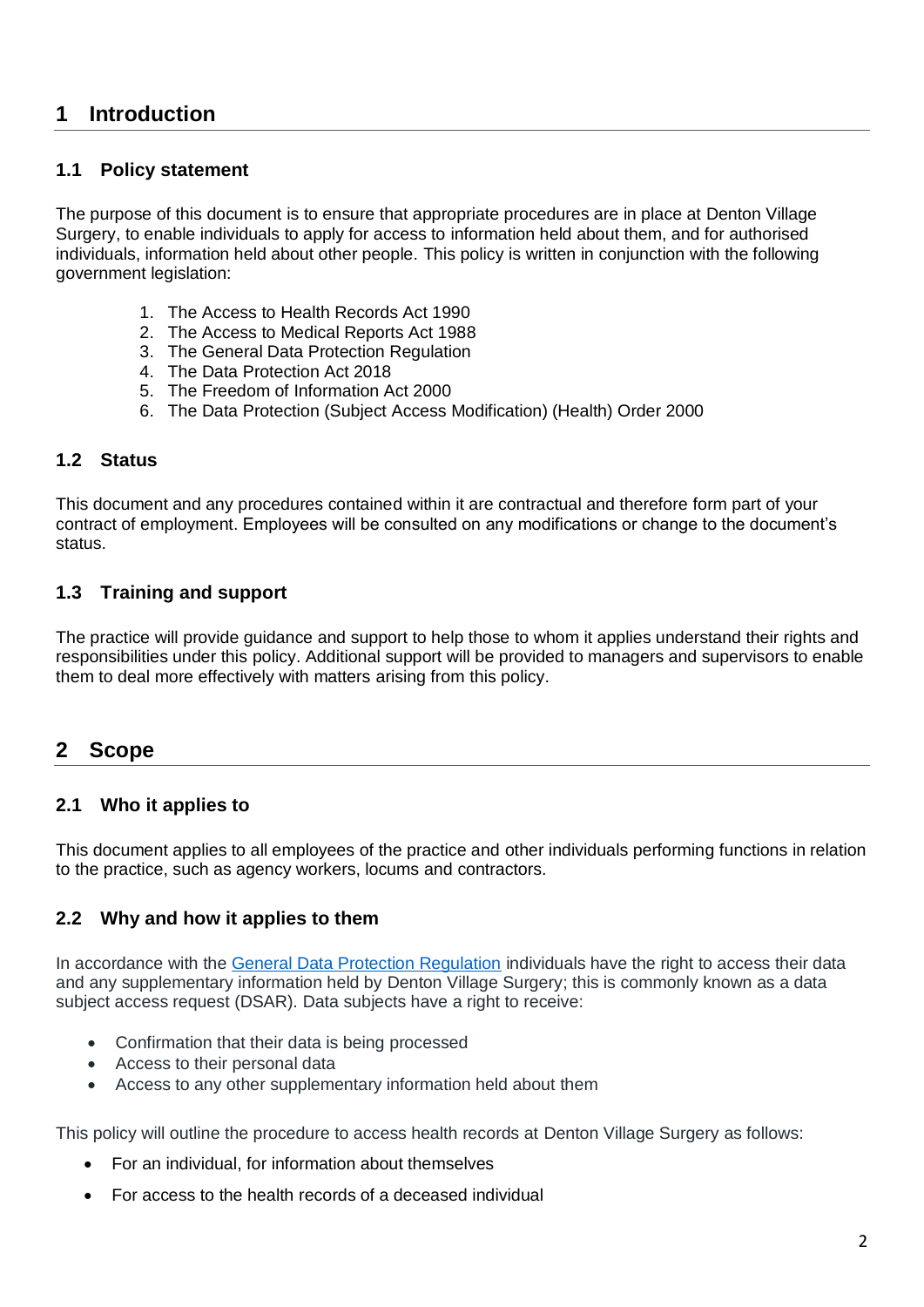- Access to health records of an individual by an authorised person (by a court), when the individual does not have the capacity to make such a decision
- Organisations requesting information about an individual for employment or insurance purposes (governed by [The Access to Medical Reports Act 1988\)](http://www.legislation.gov.uk/ukpga/1988/28/contents)

The practice aims to design and implement policies and procedures that meet the diverse needs of our service and workforce, ensuring that none are placed at a disadvantage over others, in accordance with the Equality Act 2010. Consideration has been given to the impact this policy might have in regard to the individual protected characteristics of those to whom it applies.

# <span id="page-2-0"></span>**3 Policy**

## <span id="page-2-1"></span>**3.1 Right to access**

In accordance with the [Access to Health Records Act 1990](http://www.legislation.gov.uk/ukpga/1990/23/section/3?view=plain) individuals have the right to access health records held by a healthcare provider that has treated that individual, and/or to access a summary care record (SCR) created by the individual's GP. The [Data Protection Act \(DPA 1998\)](http://www.legislation.gov.uk/ukpga/1998/29/contents) gives individuals the right to ask for a copy of the information an organisation holds about them; this right is commonly known as a Data Subject Access Request (DSAR). In the case of health records, a request for information has to be made with the organisation that holds the individual's health records, otherwise known as the data controller.

Denton Village Surgery has mechanisms in place to inform patients of their right to access the information held about them, and how long it will take for a DSAR process to be completed.

With effect from April 2016, NHS practices are, as part of their contractual obligation, to provide patients with access to coded information held within their health records. Such information includes:

- Demographics
- Allergies
- **Immunisations**
- **Medication**
- **Results**
- **Procedures**
- **Values**
- Problems/diagnoses
- Other (ethnicity, QOF, etc.)

NHS England have published an information leaflet [Patient Online](https://www.england.nhs.uk/wp-content/uploads/2015/11/po-offering-patient-access-detailed-online-records.pdf) which provides further detailed information about this obligation and how patients can access their health record online.

There are occasions when a GP may firmly believe that it is not appropriate to share all the information contained in the individual's record, particularly if there is potential for such information to cause harm or distress to individuals, or when the record has information relating to a third party.

Patients may request paper copies of health records and, regardless of the preferred method of access, patients and authorised third parties must initially complete a DSAR form. However, patients may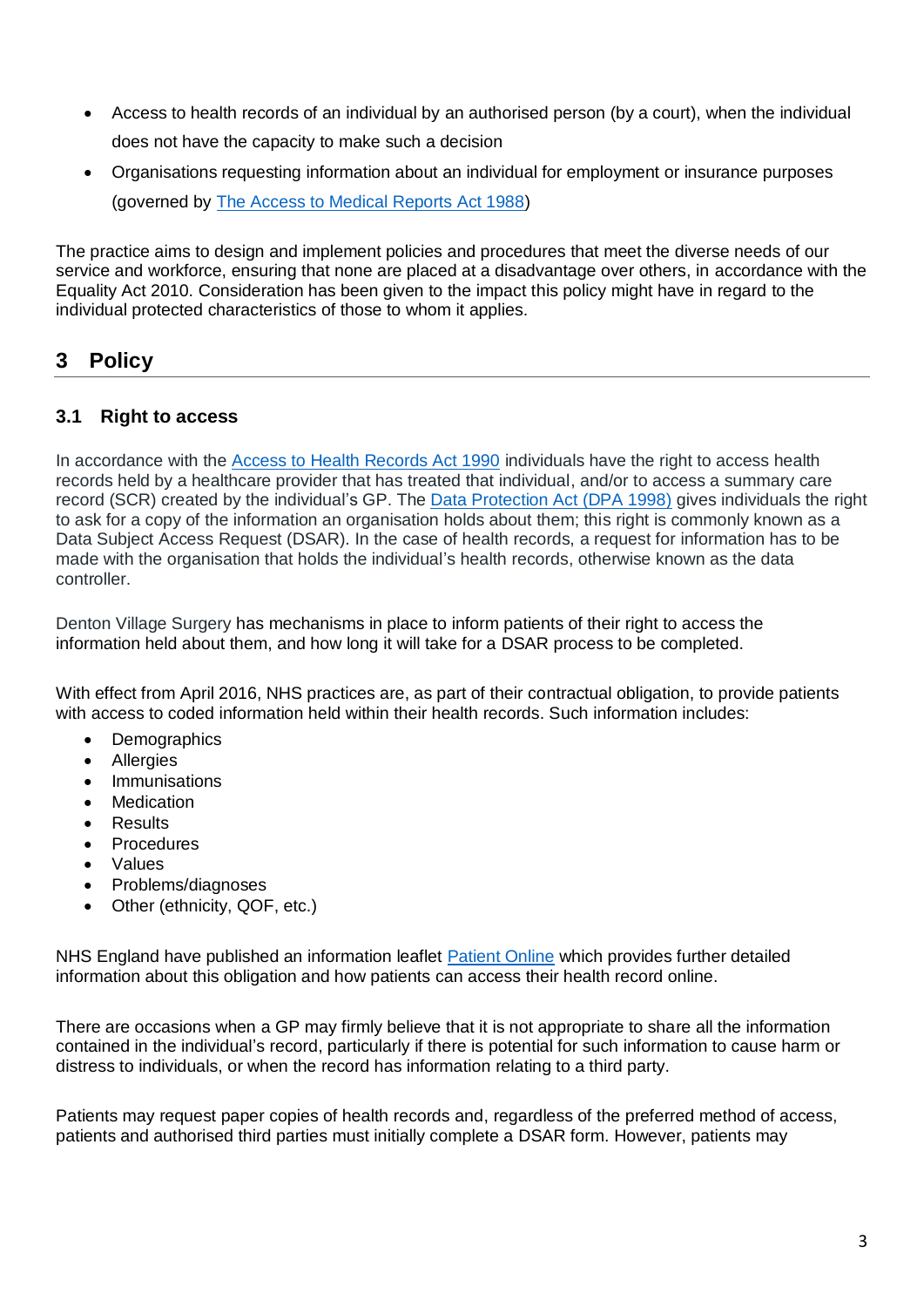request access to their health records informally;<sup>1</sup> any such requests should be annotated within the individual's health record by the clinician dealing with the patient.

## <span id="page-3-0"></span>**3.2 Requests**

Requests may be received from the following:

**Competent patients** may apply for access to their own records or authorise third-party access to their records.

**Children and young people** may also apply in the same manner as other competent patients and Denton Village Surgery will not automatically presume a child or young person has capacity under the age of 16. However, those aged 12 or over are expected to have the capacity to consent to medical information being disclosed. 2

**Parents** may apply to access their child's health record so long as it is not in contradiction to the wishes of the competent child.<sup>3</sup>

**Individuals with a responsibility for adults who lack capacity** are not automatically entitled to access the individual's health records. Denton Village Surgery will ensure that the patient's capacity is judged in relation to particular decisions being made. Any considerations to nominate an authorised individual to make proxy decisions for an individual who lacks capacity will comply with the Mental Capacity Act in England and Wales and the Adults with Incapacity Act Scotland.

**Next of kin** have no rights of access to health records.

**Police** are not able to access health records without first obtaining a court order or warrant. However, health professionals at Denton Village Surgery may disclose relevant information to the police if the patient has consented or if there is overriding public interest. For detailed information, see section 4.1.6 of footnote 2.

**Solicitors and insurance companies** in most cases will provide the patient's signed consent to release information held in their health record. Denton Village Surgery will ensure that patients are fully aware of the information being provided to the solicitor who is acting for that patient. In the case of a solicitor requesting information, the BMA has provided the following templates:

- [Consent form to release information to solicitors in England & Wales](https://www.bma.org.uk/-/media/files/pdfs/employment%20advice/ethics/bmalawsocietyconsentformmarch2017.pdf?la=en)
- [Consent form to release information to solicitors in Scotland](https://www.bma.org.uk/-/media/files/pdfs/employment%20advice/ethics/bmalawconsentformscotlandmarch2017.pdf?la=en)

Denton Village Surgery will ask solicitors to use the appropriate form when requesting information.

 $\overline{a}$ 

 $1$  How do I access my medical records (health records)?

<http://www.nhs.uk/chq/pages/1309.aspx?categoryid=68>

<sup>2</sup> Access to health records

[https://www.bma.org.uk/advice/employment/ethics/confidentiality-and-health-records/access-to-health](https://www.bma.org.uk/advice/employment/ethics/confidentiality-and-health-records/access-to-health-records)[records](https://www.bma.org.uk/advice/employment/ethics/confidentiality-and-health-records/access-to-health-records)

<sup>3</sup> Parental responsibility

<https://www.bma.org.uk/advice/employment/ethics/children-and-young-people/parental-responsibility>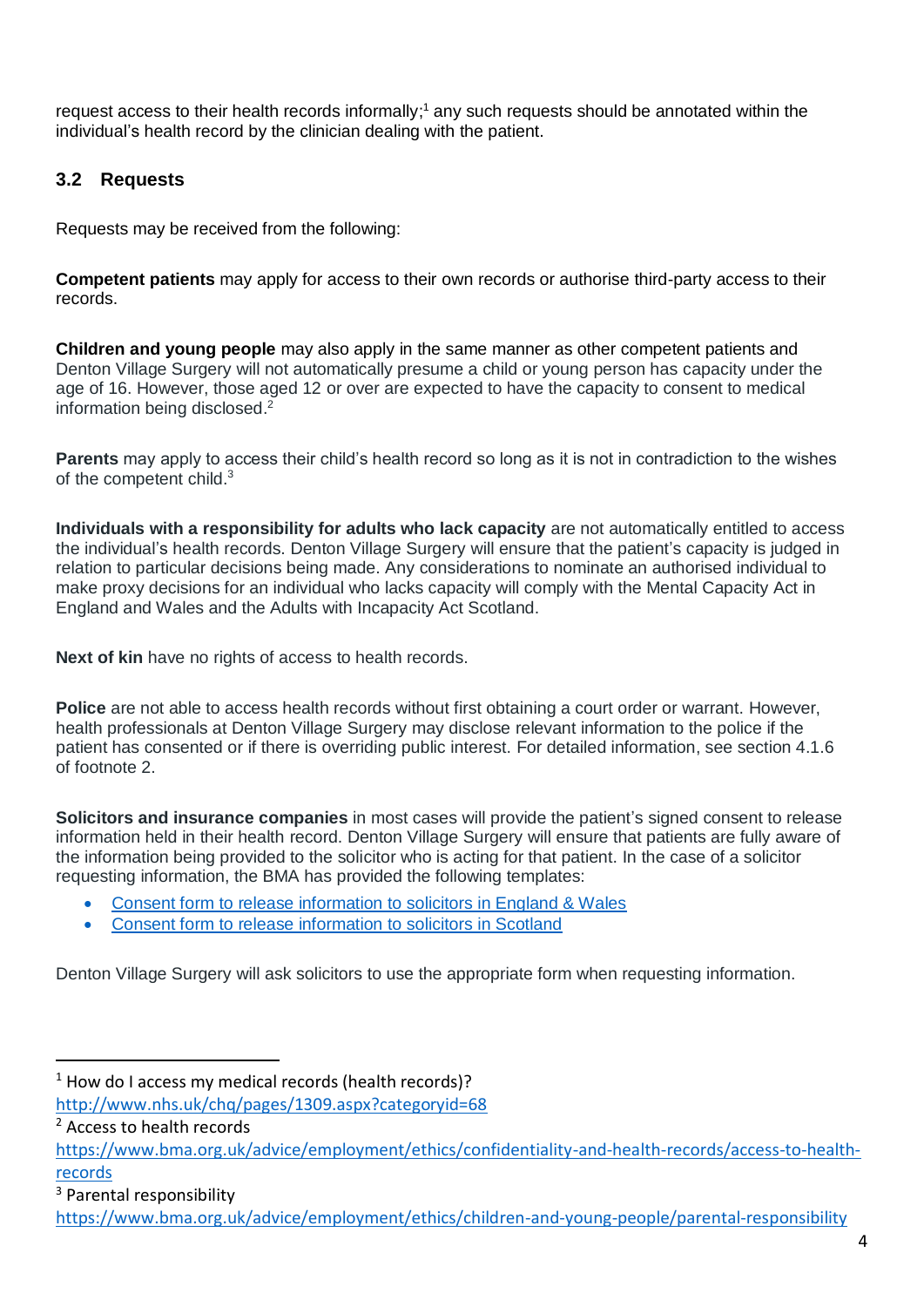**Deceased patients** retain the right of confidentiality. There are a number of considerations to be taken into account prior to disclosing the health record of a deceased patient. Such considerations are detailed in the Access to Health Records Act 1990. Under the terms of this Act, Denton will only grant access if you are either:

- a personal representative (executor of the deceased person's estate), or
- someone who has a claim resulting from the death

The medical records of the deceased will be passed to Primary Care Support England (PCSE) for storage. Denton village Surgery can advise you of who you need to contact in such instances. PCSE will retain the GP records of deceased patients for ten years, after which time they will be destroyed. PCSE have provided an [application form](https://pcse.england.nhs.uk/media/1064/pcse_access_to_records_application_form_august_2016-1.doc) which can be used to request copies of a deceased patient's record.

In the cases of *any* third-party requests, Denton Village Surgery will ensure that the patient has consented to the disclosure of this information by means of a valid signature of the patient.

In accordance with the GDPR, patients are entitled to receive a response within the maximum given time frame of one calendar month from the date of submission of the DSAR. In order to ensure full compliance regarding DSARs, Denton Village Surgery will adhere to the guidance provided in the GDPR. In the case of complex or multiple requests, the data controller may extend the response time by a period of two months. In such instances, the data subject must be informed and the reasons for the extension given.

Under [The Data Protection \(Subject Access Modification\) \(Health\) Order 2000,](http://www.legislation.gov.uk/uksi/2000/413/made) Denton Village Surgery will ensure that an appropriate healthcare professional manages all access matters. At Denton Village Surgery there are a number of such professionals, and wherever possible the individual most recently involved in the care of the patient will review and deal with the request. If for some reason they are unable to manage the request, an appropriate professional will assume responsibility and manage the access request.

Furthermore, to maintain GDPR compliance, the data controller at Denton Village Surgerywill ensure that data is processed in accordance with Article 5 of the GDPR and will be able to demonstrate compliance with the regulation (see GDPR policy for detailed information). Data processors Denton Village Surgery will ensure that the processing of personal data is lawful and at least one of the following applies:

- The data subject has given consent to the processing of his/her personal data for one or more specific purposes
- Processing is necessary for the performance of a contract to which the data subject is party, or in order to take steps at the request of the data subject prior to entering into a contract
- Processing is necessary for compliance with a legal obligation to which the controller is subject
- Processing is necessary in order to protect the vital interests of the data subject or another natural person.

## <span id="page-4-0"></span>**3.3 Procedure for access**

A DSAR form (Annex A) must be completed and passed to the data controller; all DSARs should be processed free of charge unless they are either complex, repetitive or unfounded (see GDPR Policy). The GDPR states that data subjects should be able to make access requests via email. Denton Village Surgery is compliant with this and data subjects can complete an e-access form and submit the form via email.

Upon receipt of a DSAR, Denton Village Surgery will record the DSAR within the health record of the individual to whom it relates, as well as annotating the DSAR log (template provided at Annex B). Furthermore, once processed, an entry onto the health record should be made, including the date of postage or the date the record was collected by the patient or authorised individual.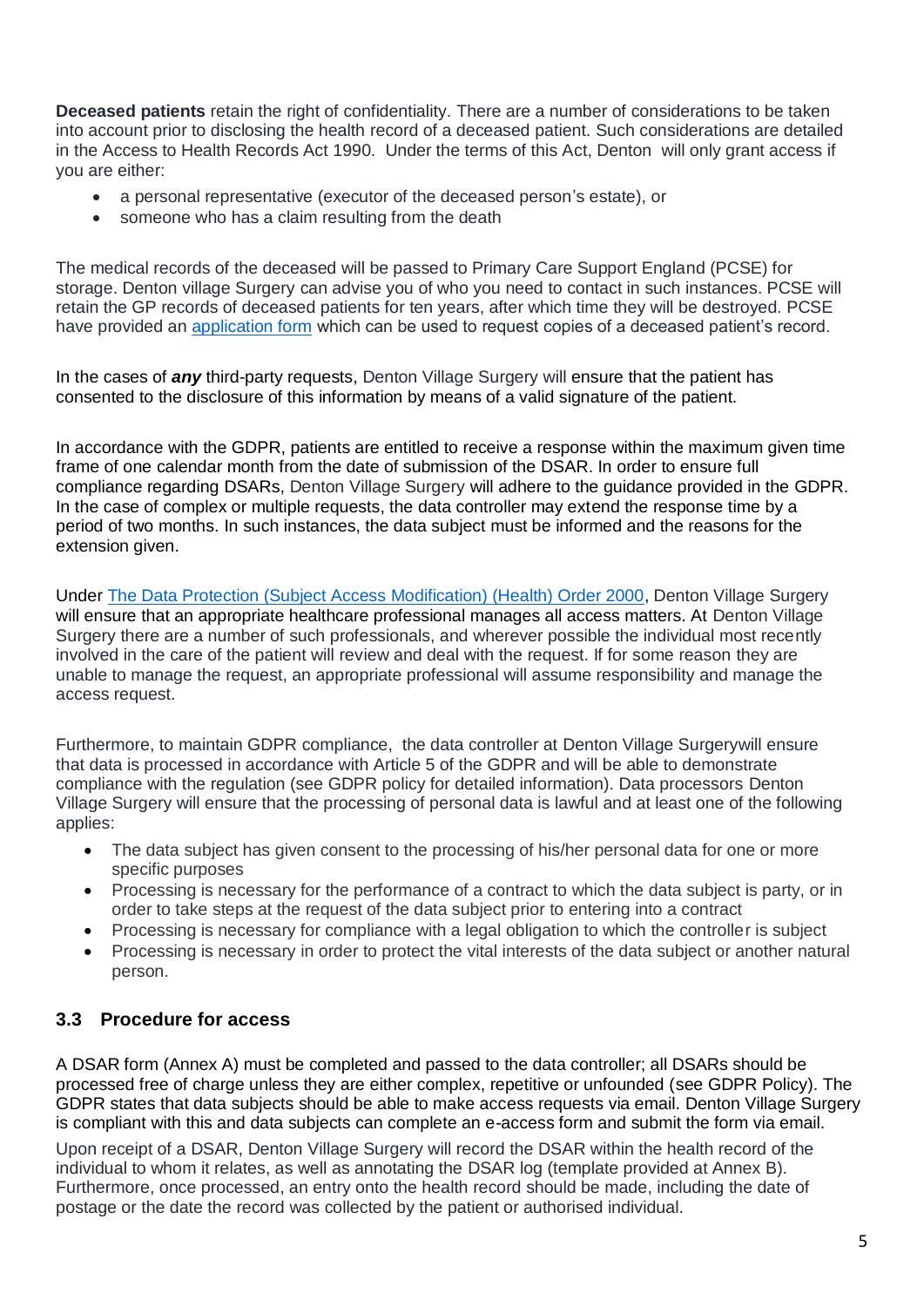Individuals will have to verify their ID<sup>4</sup> at Denton Village Surgery and it is the responsibility of the data controller to verify all requests from data subjects using reasonable measures. The use of the practice's Data Subject Access Request (DSAR) form supports the data controller in verifying the request. In addition, the data controller is permitted to ask for evidence to identify the data subject, usually by using photographic identification, i.e. a driving licence or passport.

The process upon receipt of a DSAR form is clearly illustrated at Annex C, which is an aidememoire/flow diagram.

A poster explaining how to access health records, for use in waiting-room areas, can be found at Annex D.

## **3.4 Additional Privacy Information notice**

Once the relevant information has been processed and is ready for issue to the patient, it is a requirement, in accordance with Article 15 of the General Data Protection Regulation (GDPR), to provide an Additional Privacy Information notice (APIn), the template for which can be found at Annex E.

#### **3.5 Third-party requests**

Third-party requests will continue to be received following the introduction of the GDPR. The data controller must be able to satisfy themselves that the person requesting the data has the authority of the data subject.

The responsibility for providing the required authority rests with the third party and is usually in the form of a written statement or consent form, signed by the data subject.

#### <span id="page-5-0"></span>**3.6 Summary**

 $\overline{a}$ 

Having a robust system in place will ensure that access to health records is given only to authorised personnel. Patient confidentiality is of the utmost importance and any third-party requests must be accompanied by a valid patient signature. Staff are to adhere to this guidance at all times and where doubt exists, they are to discuss their concerns with the Practice Manager.

<sup>4</sup> Good Practice Guidance on ID Verification <https://www.england.nhs.uk/wp-content/uploads/2015/03/identity-verification.pdf>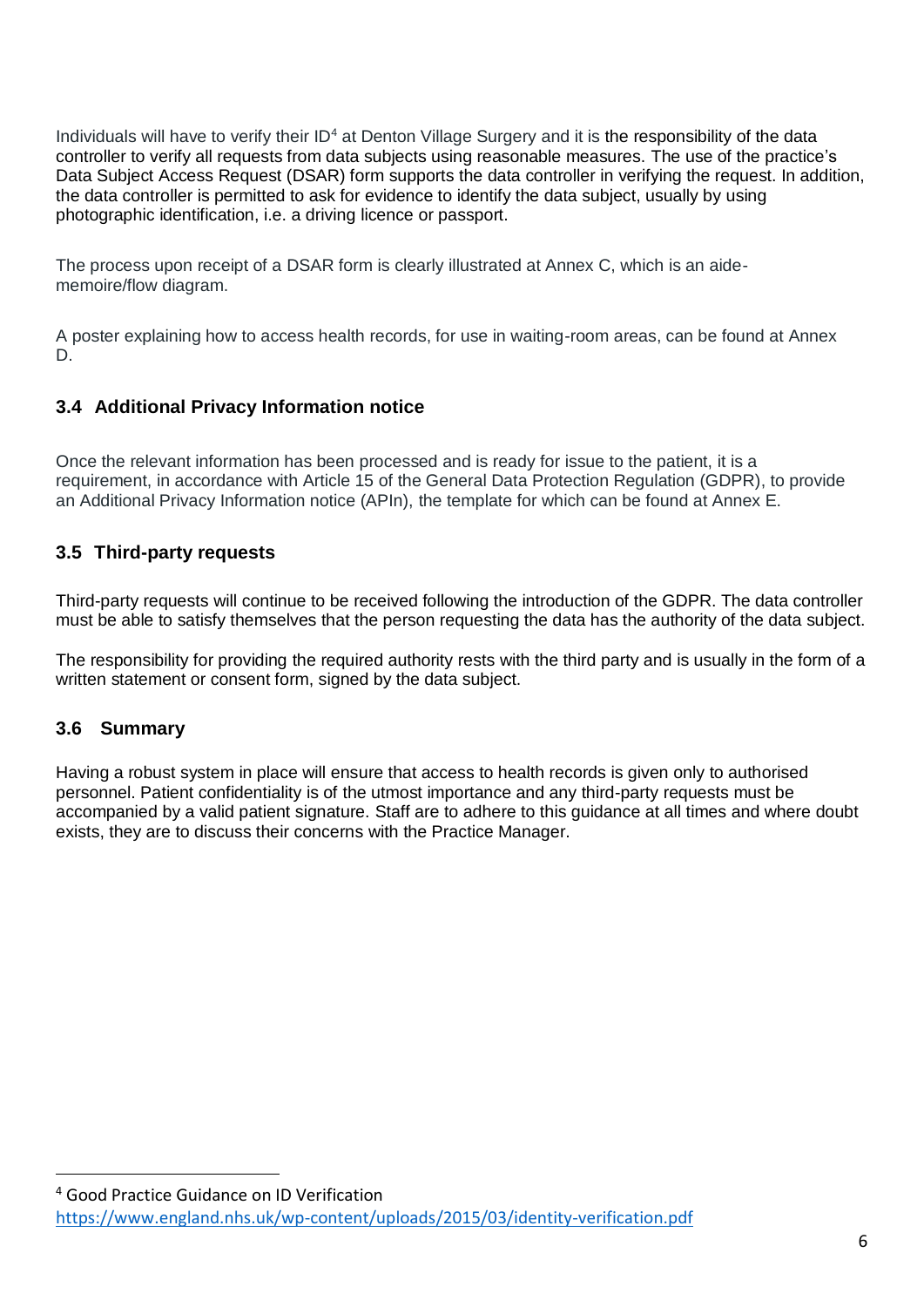# <span id="page-6-0"></span>**Annex A – Application form for access to health records**

#### **APPLICATION FORM FOR ACCESS TO HEALTH RECORDS in accordance with the General Data Protection Regulation (GDPR) DATA SUBJECT ACCESS REQUEST**

This form must be completed in blue or black ink and signed in order for us to process your request.

#### **Section 1: Patient details**

| <b>Surname</b>          | <b>Maiden name</b>                     |
|-------------------------|----------------------------------------|
| <b>Forename</b>         | <b>Title</b><br>(i.e. Mr, Mrs, Ms, Dr) |
| Date of birth           | <b>Address:</b>                        |
| <b>Telephone number</b> | Postcode:                              |
| <b>NHS number (if</b>   | Hospital number (if                    |
| known)                  | known)                                 |

#### **Section 2: Record requested**

The more specific you can be, the easier it is for us to quickly provide you with the records requested. Record in respect of treatment for: (e.g. leg injury following a car accident)

| Please provide me with a copy of all records held                                      |  |
|----------------------------------------------------------------------------------------|--|
| Please provide me with a copy of records between the dates<br>specified below:         |  |
| Please provide me with a copy of records relating to the incident<br>specified below:  |  |
| Please provide me with a copy of records relating to the<br>condition specified below: |  |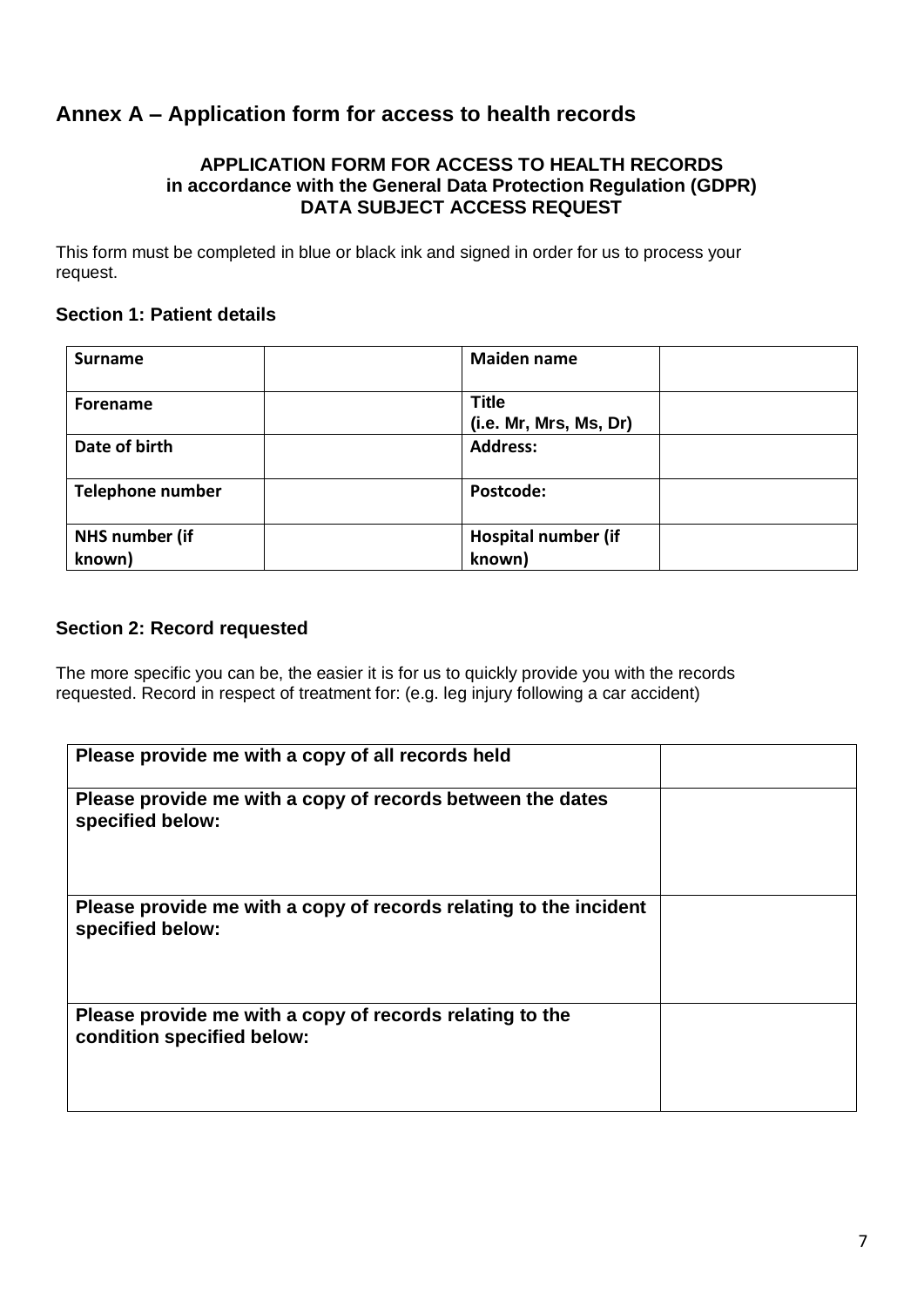## **Section 3: Details and declaration of applicant**

| <b>Surname</b>          | <b>Title</b>      |  |
|-------------------------|-------------------|--|
|                         | (Mr, Mrs, Ms, Dr) |  |
| Forename(s)             | <b>Address</b>    |  |
| <b>Telephone number</b> | <b>Postcode</b>   |  |

Please enter details of applicant if different from Section 1

#### **Declaration**

I declare that the information given by me is correct to the best of my knowledge and that I am entitled to apply for access to the health records referred to above under the terms of the GDPR.

Please tick:

- **I** lam the patient
- **I have been asked to act by the patient and attach the patient's written authorisation**
- **■** I have full parental responsibility for the patient and the patient is under the age of 18 and:
	- (a) has consented to my making this request, or
	- (b) is incapable of understanding the request (delete as appropriate)
- I have been appointed by the court to manage the patient's affairs and attach a certified copy of the court order appointing me to do so
- **I am acting** *in loco parentis* and the patient is incapable of understanding the request
- **I am the deceased person's Personal Representative and attach confirmation of my** appointment (Grant of Probate/Letters of Administration)
- **<b>**  I have written, and witnessed, consent from the deceased person's Personal Representative and attach Proof of Appointment
- I have a claim arising from the person's death (Please state details below)

Signature of applicant: ...................................................... Date: ………………………..

**You are advised that the making of false or misleading statements in order to obtain personal information to which you are not entitled is a criminal offence which could lead to prosecution.**

Signature of Administrator:...................................................... Date: ………………………..

Signature of GP:...................................................... Date: ………………………..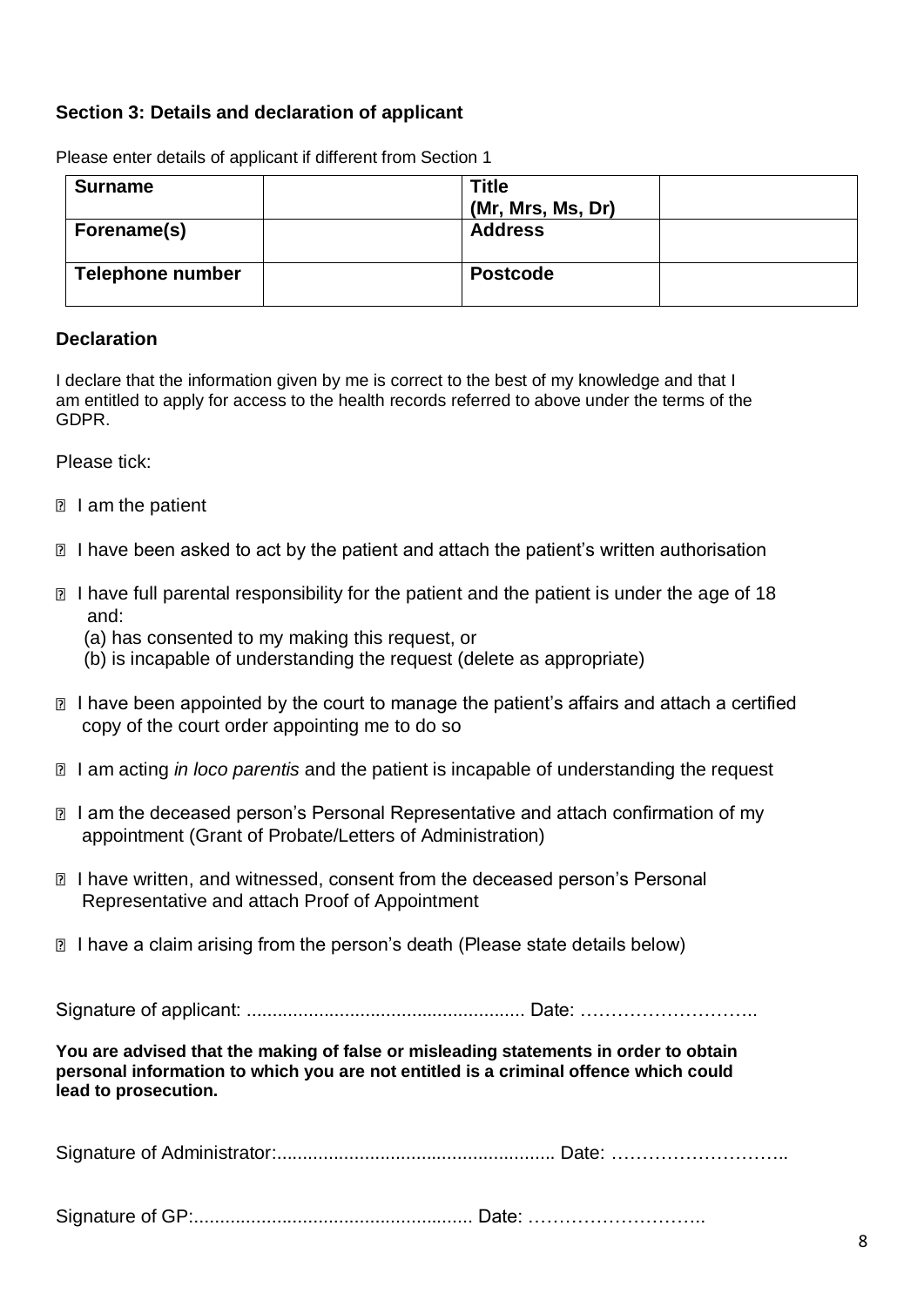# **Section 4: Proof of identity**

Please indicate how proof of ID has been confirmed. Please select 'A' or 'B':

|   | Method in which identity is<br>confirmed                                                                                                              | <b>Option</b><br>taken | <b>Documents attached</b>                                             |
|---|-------------------------------------------------------------------------------------------------------------------------------------------------------|------------------------|-----------------------------------------------------------------------|
| A | Attached copies of documents as<br>noted in section 4A below                                                                                          | Yes/No                 | If Yes, please indicate here<br>which documents have been<br>attached |
| B | Countersignature (section 4B). This should<br>only be completed in exceptional<br>circumstances (e.g. in cases where the<br>above cannot be provided) | Yes/No                 | Please indicate reason why this<br>section was completed              |

## **4A – Evidence**

**Evidence of the patient's and/or the patient's representative identity will be required. Please attach copies of the required documentation to this application form. Examples of required documentation are:**

|   | <b>Type of applicant</b>            | <b>Type of documentation</b>              |
|---|-------------------------------------|-------------------------------------------|
| A | An individual applying for his/her  | One copy of identity required,            |
|   | own records                         | e.g. copy of birth certificate, passport, |
|   |                                     | driving licence, plus one copy of a       |
|   |                                     | utility bill or medical card, etc.        |
| B | Someone applying on behalf of an    | One item showing proof of the             |
|   | individual (Representative)         | patient's identity and one item           |
|   |                                     | showing proof of the                      |
|   |                                     | representative's identity (see            |
|   |                                     | examples in 'A' above)                    |
| С | Person with parental responsibility | Copy of birth certificate of child &      |
|   | applying on behalf of a child       | copy of correspondence addressed to       |
|   |                                     | person with parental responsibility       |
|   |                                     | relating to the patient                   |
| D | Power of Attorney/Agent applying    | Copy of a court order authorising         |
|   | on behalf of an individual          | Power of Attorney/Agent plus proof of     |
|   |                                     | the patient's identity (see examples in   |
|   |                                     | 'A' above)                                |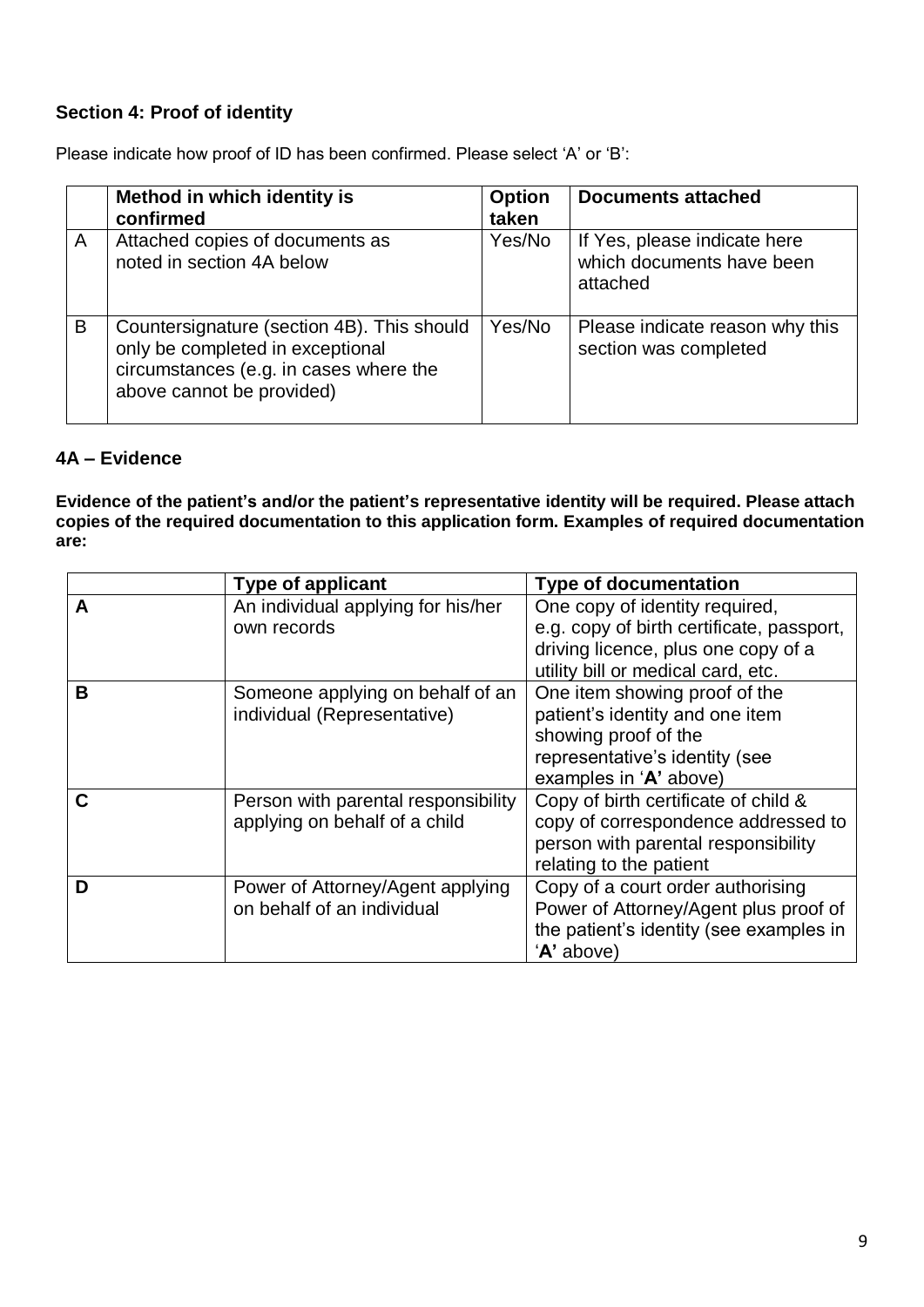## **4B – Countersignature**

**This section is to be completed by someone (other than a member of your family) who can vouch for your identity. This section may be completed if 4A cannot be fulfilled.**

I (insert full name).................................................................................................................

Certify that the applicant (insert name).................................................................................

Has been known to me personally as .......................................... for ..........................years (Insert in what capacity, e.g. employee, client, patient, relative etc.)

and that I have witnessed the signing of the above declaration. I am happy to be contacted if further information is required to support the identity of the applicant as required.

#### **Additional notes**

Before returning this form, please ensure that you have:

a) signed and dated this form

b) enclosed proof of your identity or alternatively confirmed your identity by a countersignature

c) enclosed documentation to support your request (if applying for another person's records)

Incomplete applications will be returned; therefore please ensure you have the correct documentation before returning the form.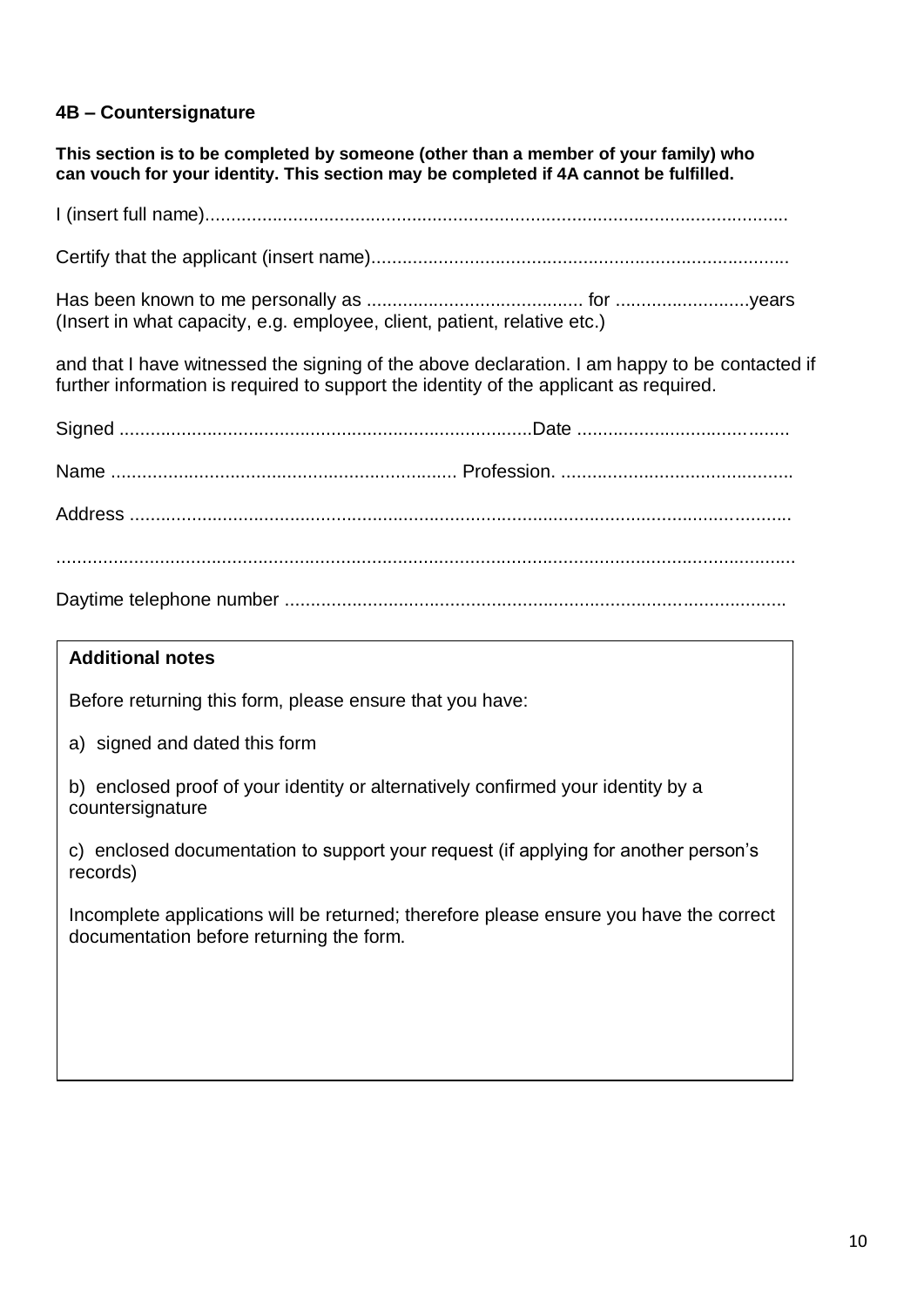# **Denton Village Surgery**

# **Annex B – Data Subject Access Request log**

**Data Subject Access Request log** Denton Village Surgery

<span id="page-10-0"></span>

| Serial No.   | PT ID No.<br>(EMIS etc.) | Date<br>received | Clinician<br>responsible | Date<br>processed | System<br>updated | Date posted<br>or collected | <b>Signed</b><br>(By Pt if<br>collected) |
|--------------|--------------------------|------------------|--------------------------|-------------------|-------------------|-----------------------------|------------------------------------------|
| e.g. $01/17$ | 34567                    | 05 July 17       | Dr Quinn                 | 20 July 17        | 20 July 17        | Posted 21<br>July 17        | Admin                                    |
|              |                          |                  |                          |                   |                   |                             |                                          |
|              |                          |                  |                          |                   |                   |                             |                                          |
|              |                          |                  |                          |                   |                   |                             |                                          |
|              |                          |                  |                          |                   |                   |                             |                                          |
|              |                          |                  |                          |                   |                   |                             |                                          |
|              |                          |                  |                          |                   |                   |                             |                                          |
|              |                          |                  |                          |                   |                   |                             |                                          |
|              |                          |                  |                          |                   |                   |                             |                                          |
|              |                          |                  |                          |                   |                   |                             |                                          |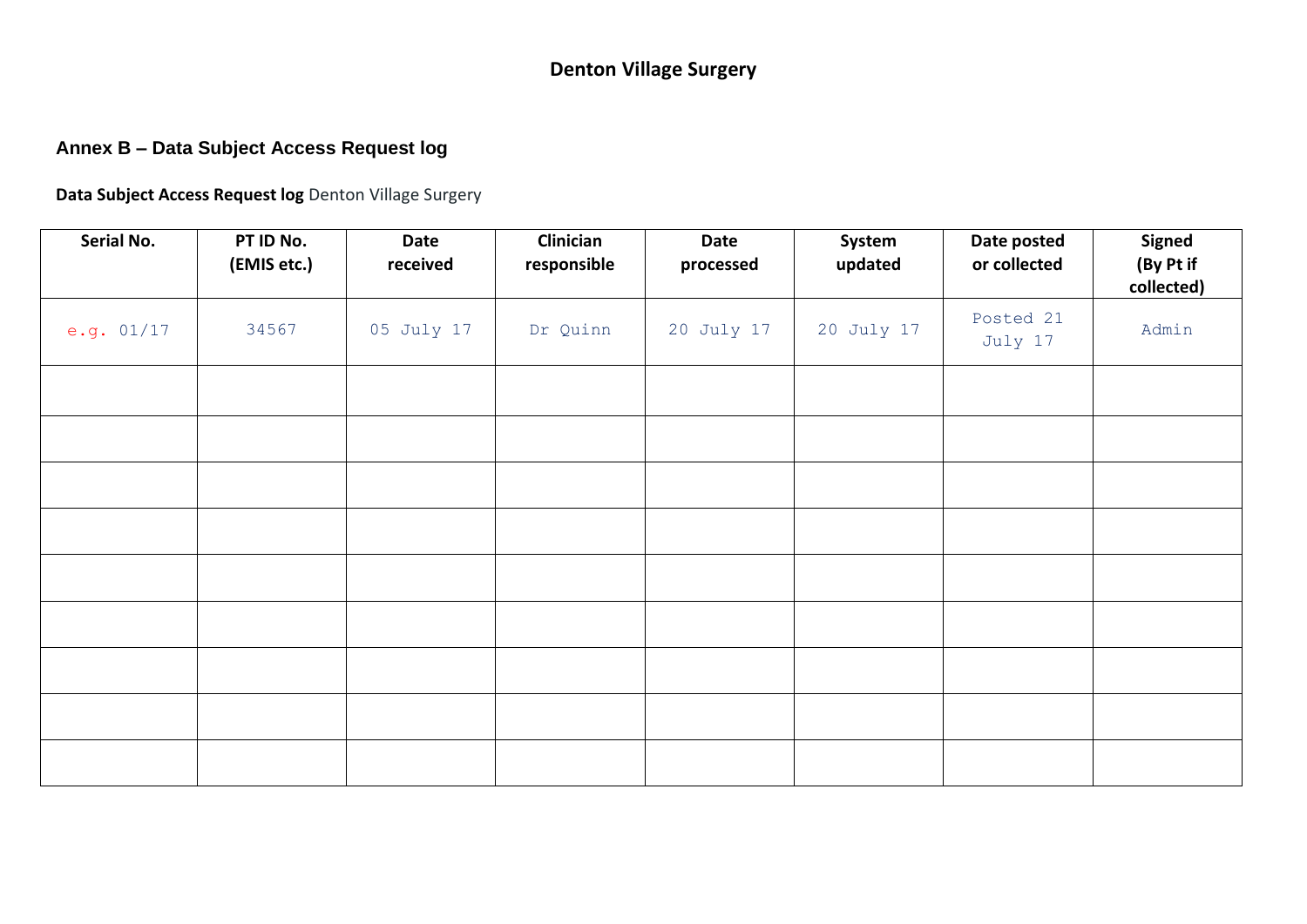## <span id="page-11-0"></span>**Annex C – DSAR desktop aide-memoire**

## **Denton Village Surgery Data Subject Access Request desktop aide-memoire**

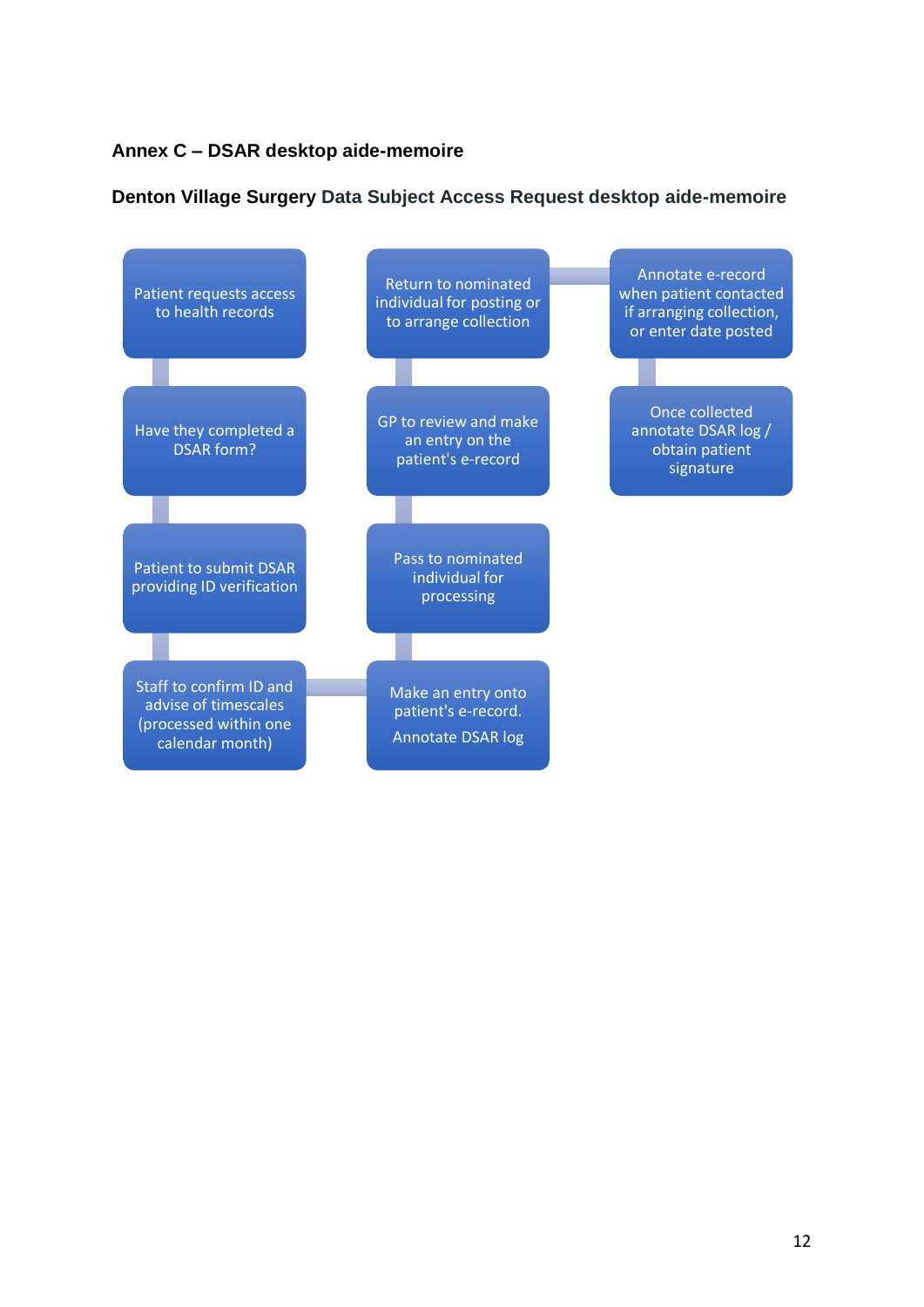## <span id="page-12-0"></span>**Annex D – Access information for patients**

# ACCESSING YOUR MEDICAL RECORDS AT DENTON VILLAGE SURGERY

#### **Introduction**

In accordance with the General Data Protection Regulation, patients (data subjects) have the right to access their data and any supplementary information held by Denton Village Surgery; this is commonly known as a data subject access request (DSAR). Data subjects have a right to receive:

- Confirmation that their data is being processed
- Access to their personal data
- Access to any other supplementary information held about them

#### **Options for access**

As of April 2016, practices have been obliged to allow patients access to their health record online. This service will enable the patient to view coded information held in their health record. Prior to accessing this information, you will have to visit the practice and undertake an identity check before being granted access to your records.

In addition, you can make a request to be provided with an encrypted disc storing your medical record. To do so, you must submit a Data Subject Access Request (DSAR) form; this can be found on our website. Alternatively, a paper copy of the DSAR is available from reception. You will need to return the completed paper copy of the DSAR to the practice or this can be submitted via email to [denton.enquiries@nhs.net.](mailto:denton.enquiries@nhs.net) If submitting a request for access via email please use 'DSAR' in the subject line so your request can be dealth with promptly. Patients do not have to pay a fee for accessing their records.

#### **Time frame**

Once the DSAR form is submitted, Denton Village Surgery will aim to process the request within 21 days; however, this may not always be possible. The maximum time permitted to process DSARs is one calendar month.

#### **Exemptions**

There may be occasions when the data controller will withhold information kept in the health record, particularly if the disclosure of such information is likely to cause undue stress or harm to you or any other person.

#### **Collection**

Upon collection you will need to present valid photo ID (e.g. passport, driving licence photocard) and proof of address (dated within the last 3 months) before it will be released to you.

#### **Data controller**

At Denton Village Surgery the data controller is Dr David Wade and should you have any questions relating to accessing your medical records, please ask to discuss this with the Practice Manager

| Dr David Wade                        | Denton Village Surgery Data Controller |
|--------------------------------------|----------------------------------------|
| Published: 25 <sup>th</sup> May 2018 | Review: April 2019                     |